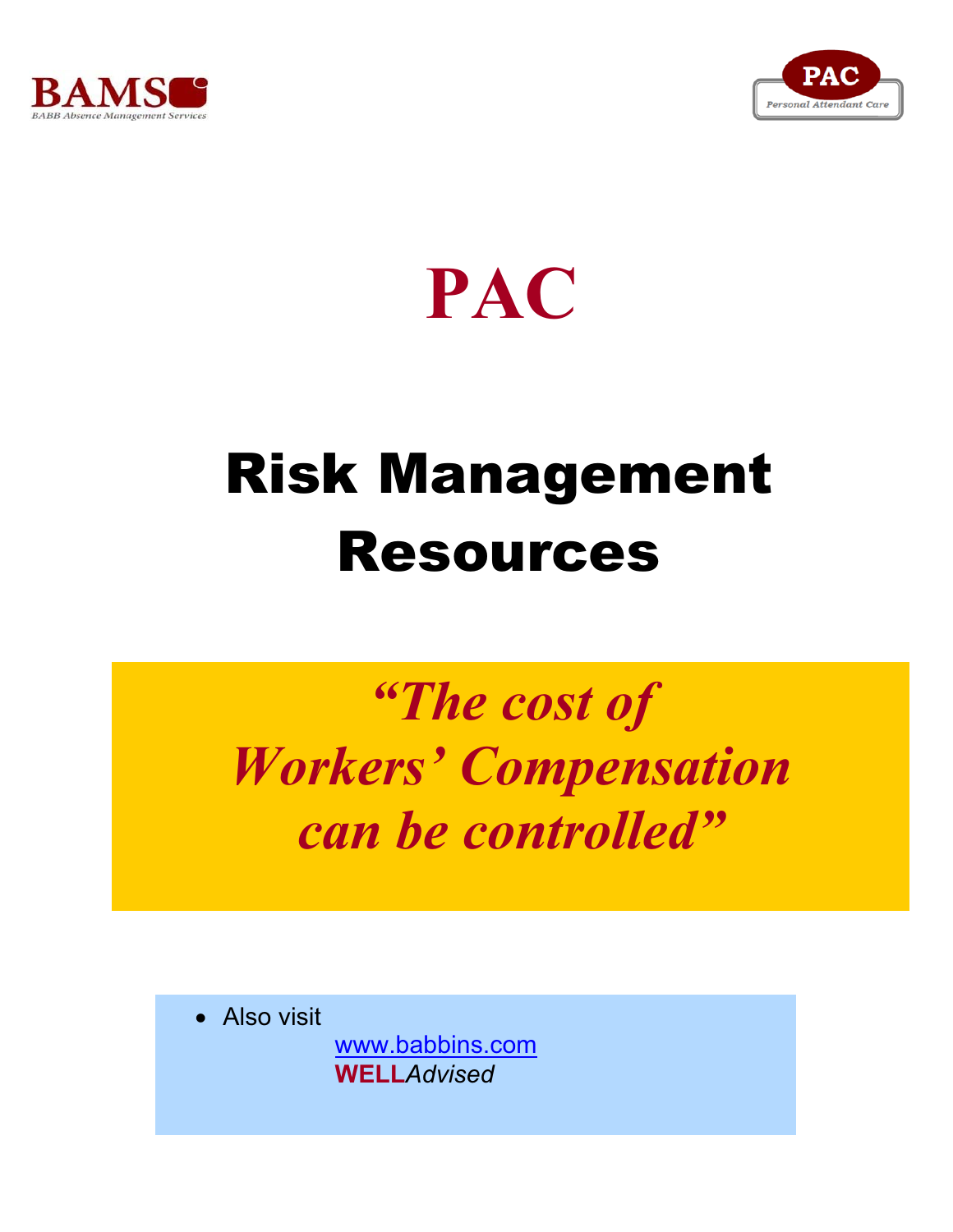



#### **Safety Guidelines for Home Visits**

- 1) Do not give consumers your home phone number. In case of emergency, the consumer should call the referral agency, their doctor, or 911.
- 2) Do not take your purse with you on visits. Lock it in the trunk of your car before leaving for the consumer's house.
- 3) Keep the interior of your car free of personal belongings. Lock them in your trunk.
- 4) Alert the consumer and family of the approximate time of your visit. Whenever possible, call prior to the visit so they can watch for you.
- 5) Have accurate directions to the street, building, and/or apartment. Carry a road map and a cell phone or change for a pay phone. If you get lost or cannot locate the street, do not stay lost. Call the agency or family for directions immediately.
- 6) If the area is unfamiliar to you, check with your consumer employer for more detailed information. Pay close attention to directions on chart such as "use the rear door" or "beware of dog".
- 7) Always drive with your windows closed and your car doors locked. Lock your car door after exiting your vehicle. Check your vehicle prior to reentry.
- 8) As you approach your destination, carefully observe your surroundings, e.g., note location and activity of people, type and locations of cars, condition of buildings (abandoned or heavily congested).
- 9) Park in well-lighted and heavily traveled areas. Walk in the middle of the sidewalk. Avoid alleyways and obstructed areas with heavy shrubs.
- 10)Before getting out of the car, once again, thoroughly check the surroundings. If you feel uneasy, do not get out of your car. Return to or call from a safe location.
- 11)Be alert at all times. Remember that your safety in the community is dependent on your good judgment and remaining alert. This is true whether you are in a department store, hospital parking lot, or on a home visit.
- 12)Once inside the house position yourself so that there is no one between you and the exit door.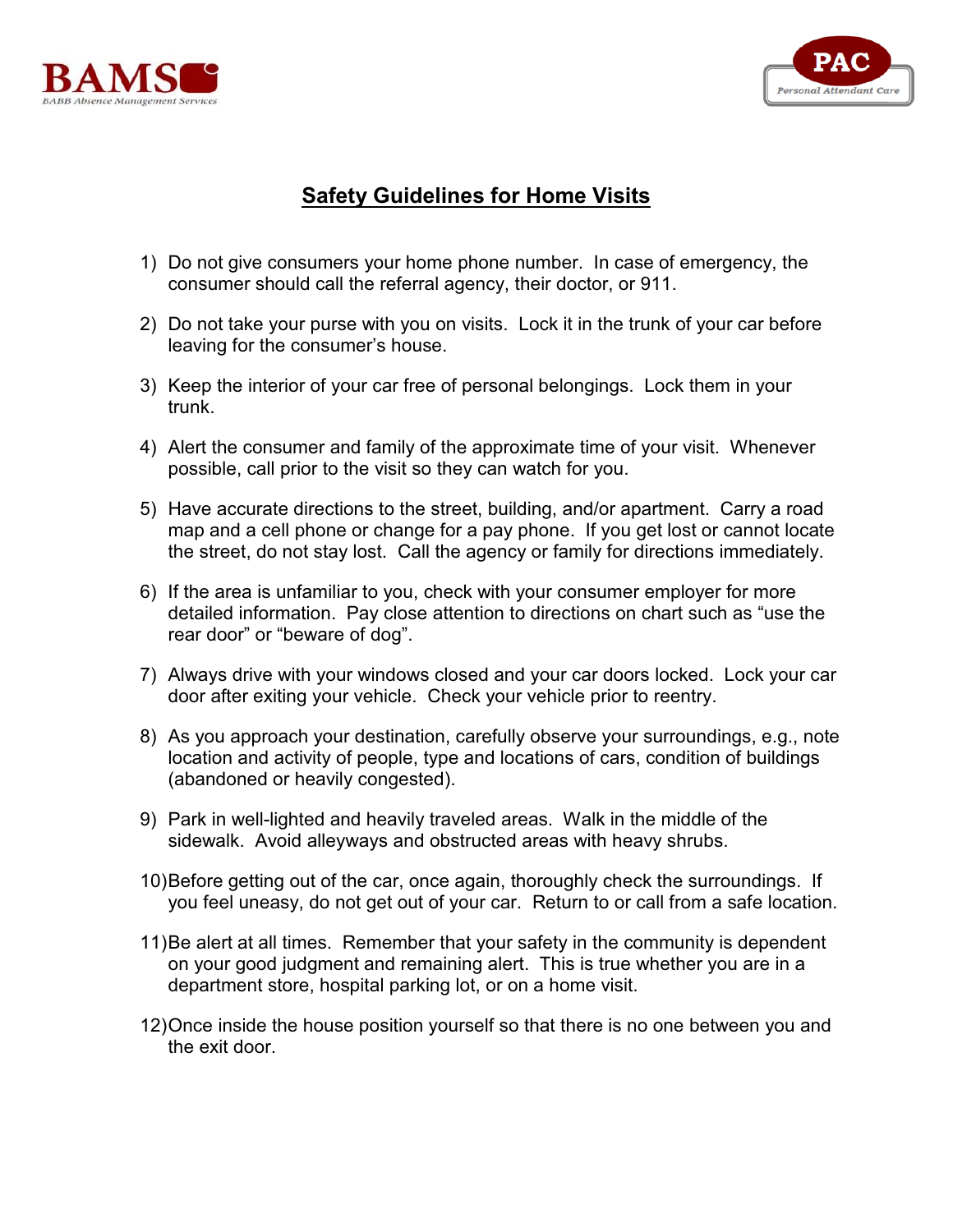



Keep in mind that you are putting yourself at the advantage of someone else who knows their environment and what secrets it contains. You must be observant in order to get advanced warnings of possible dangerous situations.

- Make note of access routes, exit routes, and blind spots.
- x Always look and assess the type of people around the house and their activity prior to walking to the house.
- Walk with confidence. Move about quickly, but in a calculated manner.
- When seeking admission to a residence, try to call prior to your arrival.
- When walking, if you are approached or hassled, turn and walk the other way.
- Avoid carrying a briefcase.
- Avoid carrying a purse.
- If possible, do not stand directly in front of the door after you knock or ring the bell.
- Know where the kitchen is and be aware that this is a potential hazard due to the availability of knives.
- Program 9-1-1 into your cell phone.
- Drive around the block once to establish a rapid escape route.
- Pick the widest streets to exit in an expedient manner as they are more difficult to block.
- $\bullet$  Familiarize yourself with the nearest police station in the area.
- Leave adequate space between cars to maneuver and pull out easily.
- Lock your door immediately upon entering your car.
- Keep windows rolled up.
- Do not stop if you foresee a potential hazard, just drive away.
- Pay attention to the lighting  $-$  Park near or under street lights.
- Have your ignition key ready when returning to your car.
- Always check your back seat.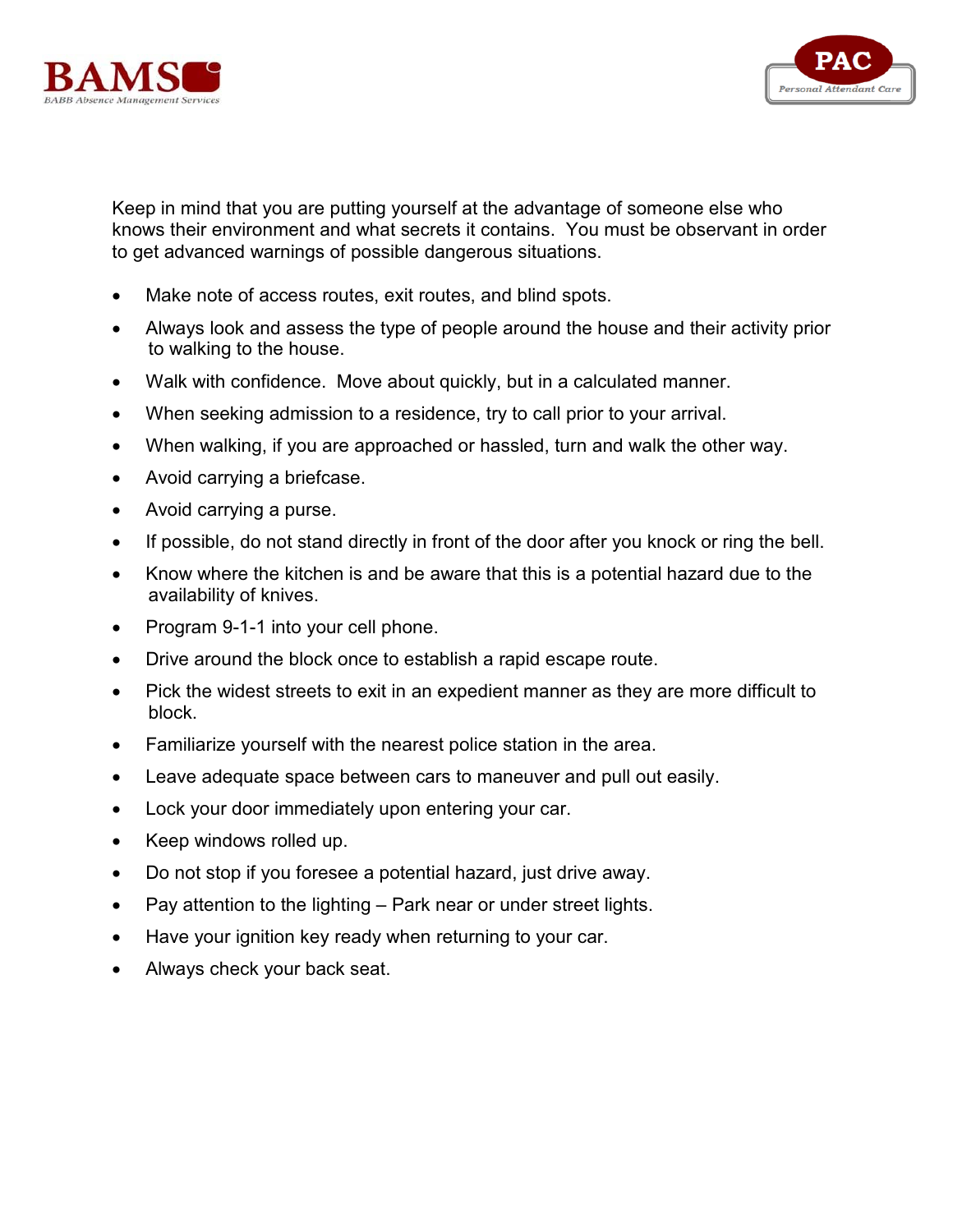



### TEN COMMANDMENTS OF BODY MECHANICS

- **1. KEEP A WIDE BASE OF SUPPORT:** Spread your feet apart to make yourself more stable. You may even want to place one foot in front of the other.
- **2. SIZE UP THE LOAD TO BE LIFTED:** Don't attempt to lift alone if you have any doubt about your ability to do so.
- **3. GET HELP IF NEEDED:** If the object is too heavy or if the size or shape of the object is too awkward, ask for help or use some equipment designed to assist in moving heavy loads (such as a cart, dolly, or wheelbarrow). Use team work and use a count, "1-2-3 lift" or "push" when moving an object.
- **4. KEEP THE OBJECT CLOSE TO YOU:** The farther the object is from you, the more pressure you will place on your lower back.
- **5. BEND YOUR KNEES AND HIPS:** Straighten your legs to lift. Keep your back straight (maintaining a normal lumbar curve) and use your stomach muscles to help lift.
- **6. DO NOT TWIST OR BEND SIDEWAYS:** Face the object you are picking up. If you must turn or change direction, pivot your feet rather than twisting your waist.
- **7. PUSH RATHER THAN PULL:** Pushing is much easier on your back than pulling. Brace your hands on the object and use your legs to move the object.
- **8. LIFT SMOOTHLY AS A UNIT:** Avoid strain produced by jerky, uncontrolled movements.
- **9. TAKE YOUR TIME:** Hurrying causes your muscles to act inappropriately and increases the chance of injury.
- **10. CHANGE STRESSFUL POSITIONS FREQUENTLY:** Maintaining any position too long is uncomfortable and can be harmful.

**\*\*** If you have been sitting, kneeling, or bending over for any length of time, stop frequently

and do a standing back-bend.

**\*\*** If you have been working in a standing position or with your arms overhead, stop frequently

\_\_\_\_\_\_\_\_\_\_\_\_\_\_\_\_\_\_\_\_\_\_\_\_\_\_\_\_ \_\_\_\_\_\_\_\_\_\_\_\_\_\_\_\_\_\_\_\_\_\_\_\_\_\_

and squat.